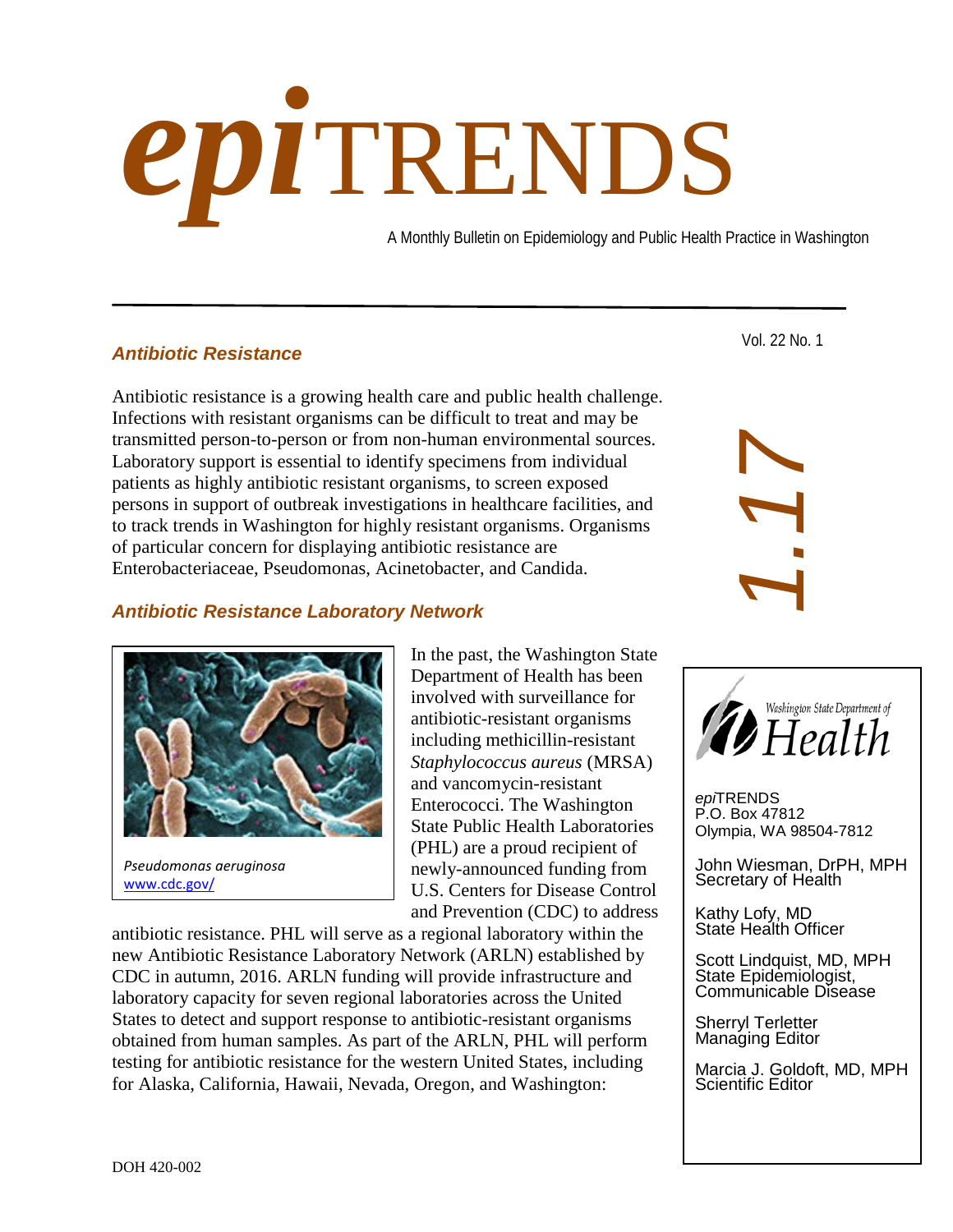

#### *epi***TRENDS Monthly Posting Alert**

To receive monthly email notification of *epi*TRENDS, please register at this website:

[https://listserv.wa.gov/cgi](https://listserv.wa.gov/cgi-bin/wa?SUBED1=epitrends&A=1)[bin/wa?SUBED1=epitrends](https://listserv.wa.gov/cgi-bin/wa?SUBED1=epitrends&A=1)  $8A=1$ 

Choose the option to join the listserve. Enter your name and email address.

Washington State Department of Health has conducted ongoing surveillance for carbapenem-resistant Enterobacteriaceae (CRE) since 2012. CRE are highly antibiotic resistant bacteria that have been deemed an "urgent threat" due to the associated high morbidity and mortality and their ability to spread readily in healthcare settings. CRE can develop resistance to carbapenems by a variety of mechanisms; most concerning among these mechanisms is the ability to produce carbapenemase because the genes involved are located on mobile pieces of DNA called plasmids that can easily spread to other bacterial species and genera.

Since surveillance began, CRE cases have generally been increasing in Washington and carbapenemase-producing Enterobacteriaceae (CP-CRE) are no longer considered rare. PHL receives around 15-30 CRE specimens per month, and almost 12% are found by laboratory testing to produce a carbapenemase. Detailed CRE surveillance summary data are available on the Department's CRE Surveillance webpage (see Resources). DOH will continue to monitor CRE based on Clinical and Laboratory Standards Institute (CLSI) antibiotic resistance criteria.

# *Antibiotic Resistance Laboratory Network*

As part of the ARLN, Washington will be expanding its antibiotic resistance organism surveillance in January 2017 to include

- Carbapenem-resistant *Pseudomonas* species
- Carbapenem-resistant *Acinetobacter* species
- Colistin-resistant *E. coli, Klebsiella, Enterobacter*, *Pseudomonas* and *Acinetobacter*
- Select *Candida* species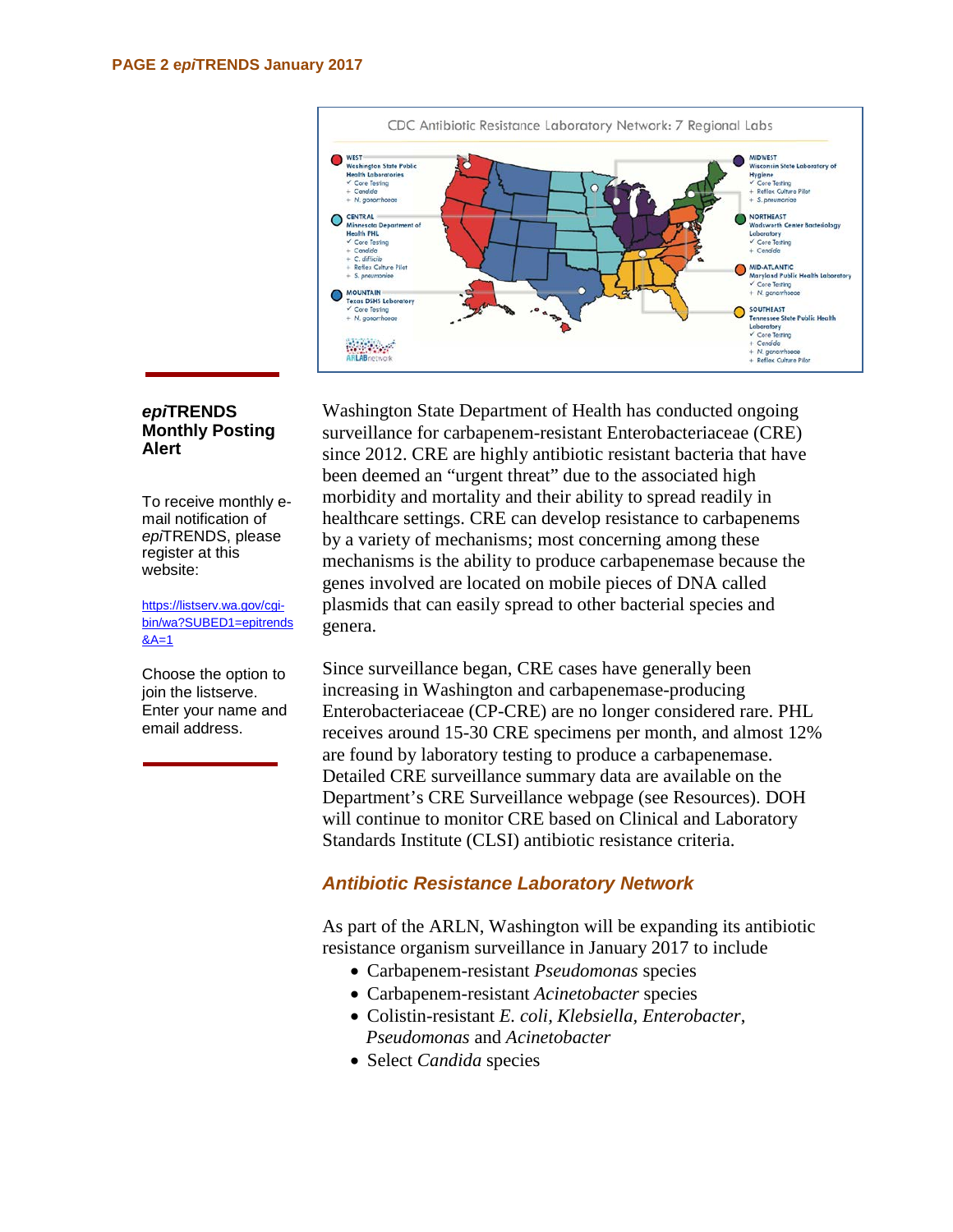#### **Sentinel Surveillance for Carbapenem-resistant** *Pseudomonas* **and Carbapenemresistant** *Acinetobacter*

Carbapenem-resistant (CR) *Pseudomonas* and CR-*Acinetobacter* are concerning causes of healthcare-associated infections. Multidrug-resistant *P. aeruginosa* and *Acinetobacter* have been deemed "serious threats" by CDC. Similar to CRE, these bacteria can produce carbapenemases; in fact, since surveillance for CRE began in 2012, PHL has identified 4 patients with carbapenemase-producing *Pseudomonas* and/or *Acinetobacter*. Two of the patients had only in-Washington healthcare, raising concern that these organisms are circulating in our state.

Beginning in 2017, DOH will conduct sentinel surveillance for CR-*Pseudomonas* and CR-*Acinetobacter* from select clinical laboratories throughout the state. Participation by laboratories in this effort is encouraged, but is voluntary. Participating laboratories should submit non-mucoid CR-*Pseudomonas* specimens from non-cystic fibrosis patients and CR-*Acinetobacte*r specimens resistant to carbapenems by CLSI criteria.

# **Surveillance for Plasmid-Mediated Colistin Resistance (***mcr***-1)**

Over the past year, plasmid-mediated colistin resistance, *mcr*-1, has been identified in Enterobacteriaceae infecting humans and animals in many countries and continents. The CDC issued a Health Advisory in June 2016 to alert U.S. healthcare facilities that the first *mcr*-1 gene in *E. coli* was found in a person in this country (see Resources). Colistin is a last-resort antibiotic for Enterobacteriaceae, *Pseudomonas*, and *Acinetobacter* infections. Plasmidmediated colistin-resistance is particularly worrisome because in combination with plasmidmediated carbapenem-resistance, untreatable bacteria may emerge. As of November 2016, *mcr-*1 has not been identified in Washington. Currently, there is national surveillance for *mcr*-1 in *E. coli* and *Salmonella* via the National Antibiotic Resistance Monitoring System (NARMS).

Laboratories that test for colistin resistance are asked to submit to PHL any *E. coli, Klebsiella*, *Enterobacter, Pseudomonas,* or *Acinetobacter* specimens resistant to colistin by CLSI criteria. At this time, colistin-resistant specimens will be forwarded to CDC for *mcr*-1 testing. PHL will begin testing colistin-resistant Enterobacteriaceae for *mcr*-1 in the near future.

#### **Drug-resistant** *Neisseria gonorrhoeae*

As part of ARLN, in 2017 PHL will be performing antimicrobial susceptibility determination of confirmed *N. gonorrhoeae* specimens in addition to identification confirmation. This will not change current specimen submission criteria.

#### **Statewide Surveillance for Drug-resistant** *Candida*

In recent years, multidrug resistant *Candida auris* has emerged as a cause of invasive fungal infections with high potential to cause outbreaks in healthcare facilities, including in the United States (see Resources for the CDC Clinical Alert). *C. auris* is difficult to identify with standard laboratory methods and is often misidentified as other *Candida* species. *C. auris*



[www.cdc.gov/](https://www.cdc.gov/)